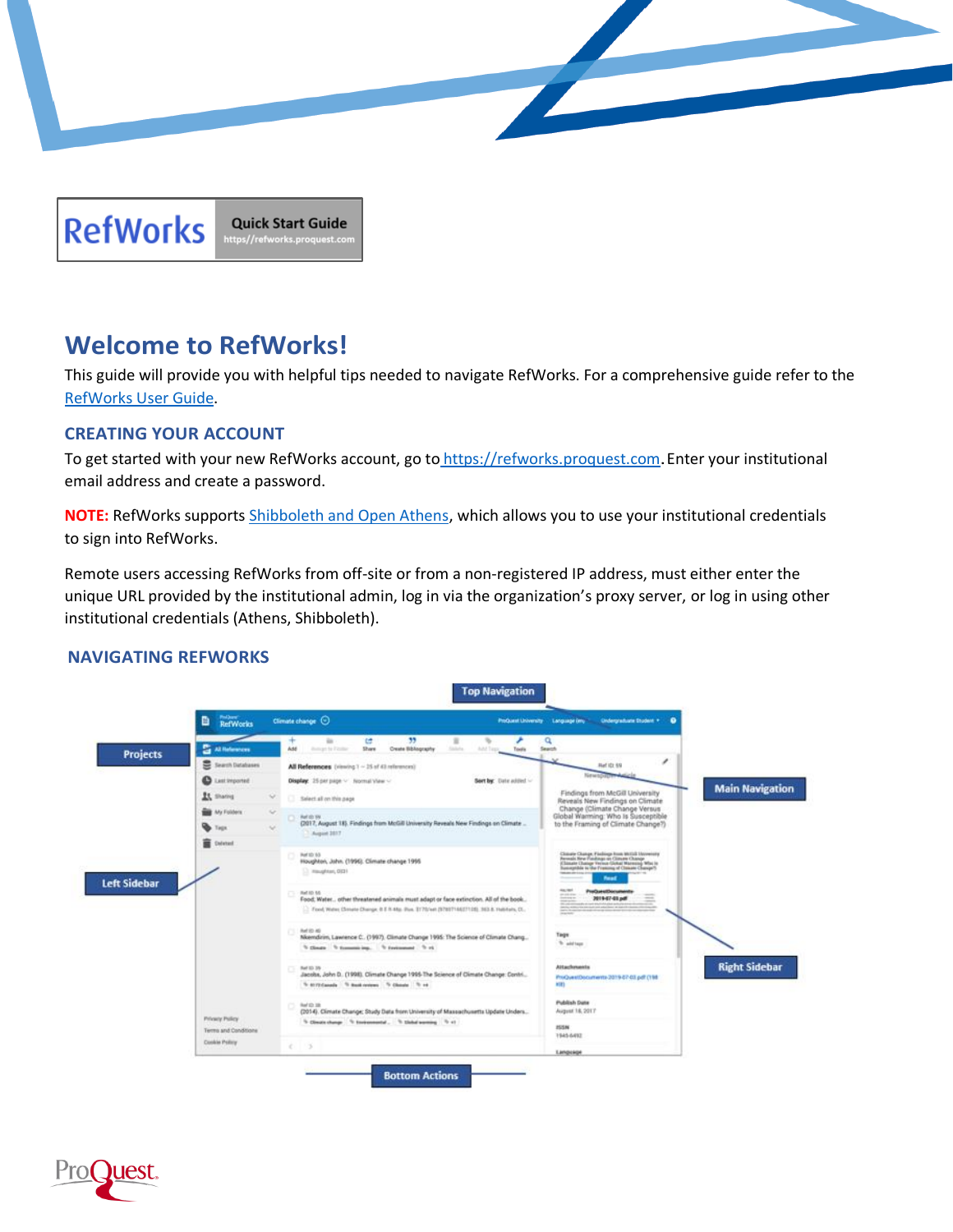

There are several ways to add references into Refworks.

Begin in the Main Navigation and click on **+Add**:

**Upload a Document** – these are documents from your own computer files. Example: PDF, PPT, Word Doc. They can also be uploaded with drag and drop anywhere on the All Documents page or Import a Reference page.

**Import a Reference** – allows you to import reference files from other

**Create New Reference** – Search for a title or DOI, review the results and save the ones you choose, or manually add all reference meta data. When selecting **Create new reference** a new pane will appear on the right.

You can search for a reference or create it yourself.

- 1. Enter a title, or as much of the title as you can.
- 2. When available, click on the lightning icon button  $\bigcirc$  in the Title field to have RefWorks match the title with an item in the library. This button is also available after you enter a value in the DOI field, which appears for most reference types.
- 3. RefWorks displays possible suggestions at the bottom of the pane. If you select one, RefWorks completes the title and fills the fields with information from the library. You can later review or edit fields.
- 4. To keep the reference, click on *Save*. The reference will be added to your **Last Imported** Folder*.*
- 5. If no match is found, you can create the reference by typing in the metadata yourself and clicking on *Save*.

You can save references or articles, including full text (if available) from any website into RefWorks using the Save

You can also add references by searching in linked library catalogs and publicly available databases. Search results can be imported into your account with the click of a button.

- 1. Select the **Search Databases** tab from the left sidebar.
- 2. Open the dropdown and enter the name of the database you wish to search or select it from the list of recently used databases.
- 3. Enter the search term in the search box and click on the **Search** icon
- 4. Select the relevant items and use one of the following options to save the references:

Climate change  $\Diamond$  $\mathbf{B}$  **RefWorks** ₹ PubMed  $\hbox{\tt Q}$  $\checkmark$ All References Search Databases Q Search for databases. titution's catalog, and othe Last Imported enter some te **Lt** Sharing g PubMed E Library of Congress My Folders SDC/HRSDC Library  $\bullet$  Tags Catalogue/Bibliothèque de Deleted DSC/RHDCC **E** University of Bedfordshire Showing Most recent databases

a. Click on the **Folder** icon to import into a specific folder. Choose an existing folder or create a new folder. b. Click on Import. The newly imported references are placed in the **Last Imported** folder and can be assigned to folders by dragging and dropping or by using the *Assign to Folder* action in the Main Navigation.

A successful import will generate a message similar to the following:

# $\sqrt{\ }$  Successfully imported 2 references

To export references, navigate to the page or folder of the references you would like to export. Click on **Share** in the Main Navigation, then **Export references**. Select the relevant options and click on *Export*.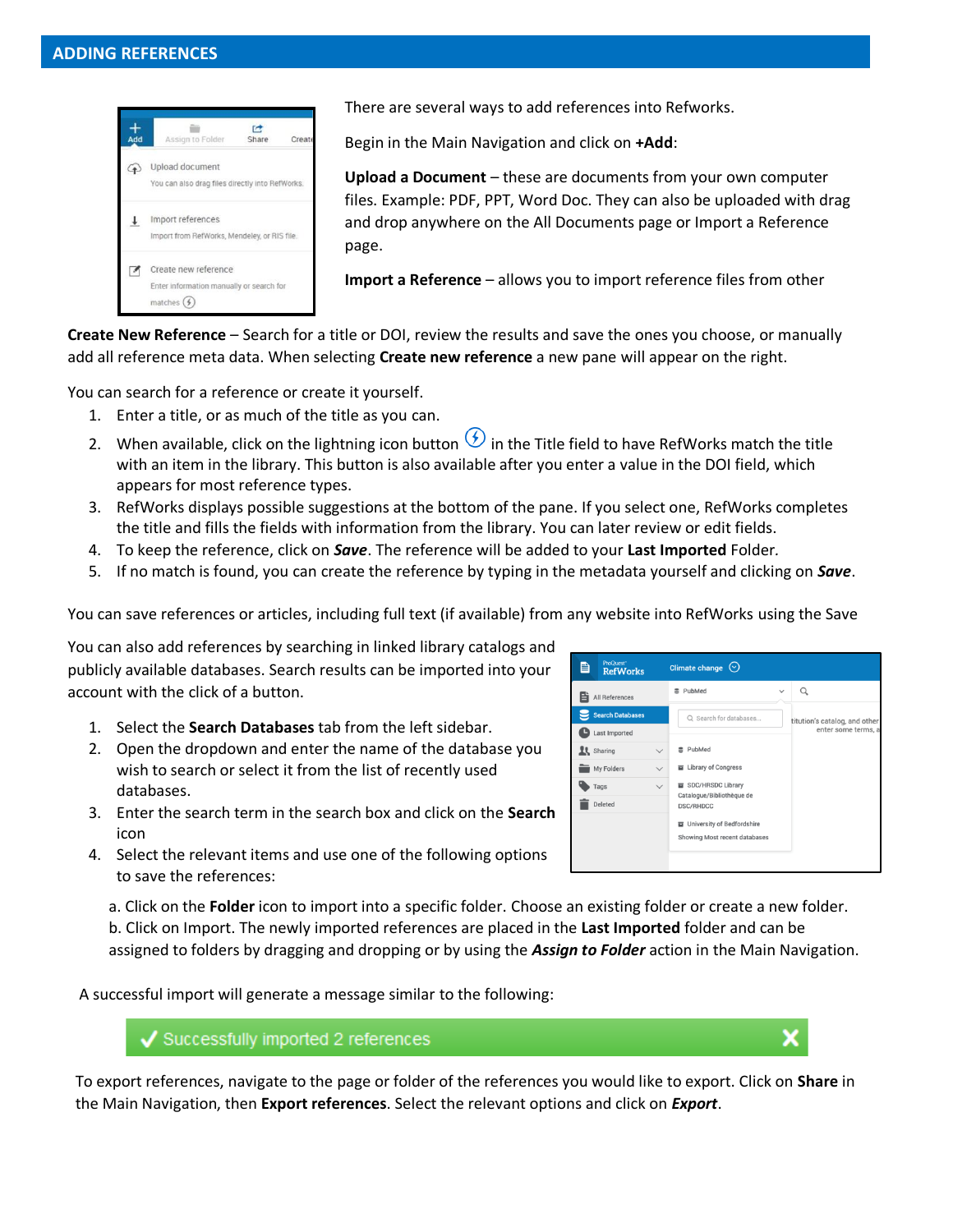# **ORGANIZING REFERENCES**



RefWorks supports the full research process and provides a variety of options to help you better organize references.

#### **Left Sidebar:**

**All References** – Contains all references in the project.

**Search Databases** – Used to search for items in external linked databases.

**Last Imported –** Displays references imported in the last 30 days.

**Sharing** – Enables you to view folders that were shared with you.

**My Folders** – Allows you to organize references into folders and subfolders. A single reference can be in multiple folders.

**Not inFolder** – Displays references that have not yet been moved into a folder.

**Tags** – includes tags assigned to references that are improved and tagged and tagged in  $\sim$ 

In adding references. A reference can have  $\frac{1}{1 + \frac{1}{2}}$  and folder  $\frac{1}{1}$  sont

# **ORGANIZING REFERENCES IN FOLDERS**

To add a folder:

- 1. Click on **+Add folder**
- 2. Name your folder
- 3. Click on *Save*

To add a subfolder:

- 1. Click on the selected folder's kabob icon  $\frac{1}{2}$  (on the right)
- 2. Click on **Add subfolder...**
- 3. Follow prompts to name and save the subfolder.

You can sort folders alphabetically or drag and drop in your preferred order. You can toggle between the two sorting options using the **Sort** option under **My Folders**. When choosing the custom option, your latest custom sorting is restored.

### **ORGANIZING REFERENCES IN PROJECTS**

References can also be organized into projects, which are separate reference collections with unique folders, references, tags, etc. Most users will find they can organize their references sufficiently by using folders. For some users, especially those working on multiple research projects with different groups of people, the ability to isolate references and folders within a Project is needed. Your RefWorks account has a default project called Untitled Project. You can change the name and create new projects in the Manage projects page.



Not in folder (37) Folder 1 (4) Folder 2 (2) Folder 3 (2)

■ Del

Add subfolder...  $\blacktriangleright$  Rename

 $+$  Share folder Q Find duplicates **III** Delete

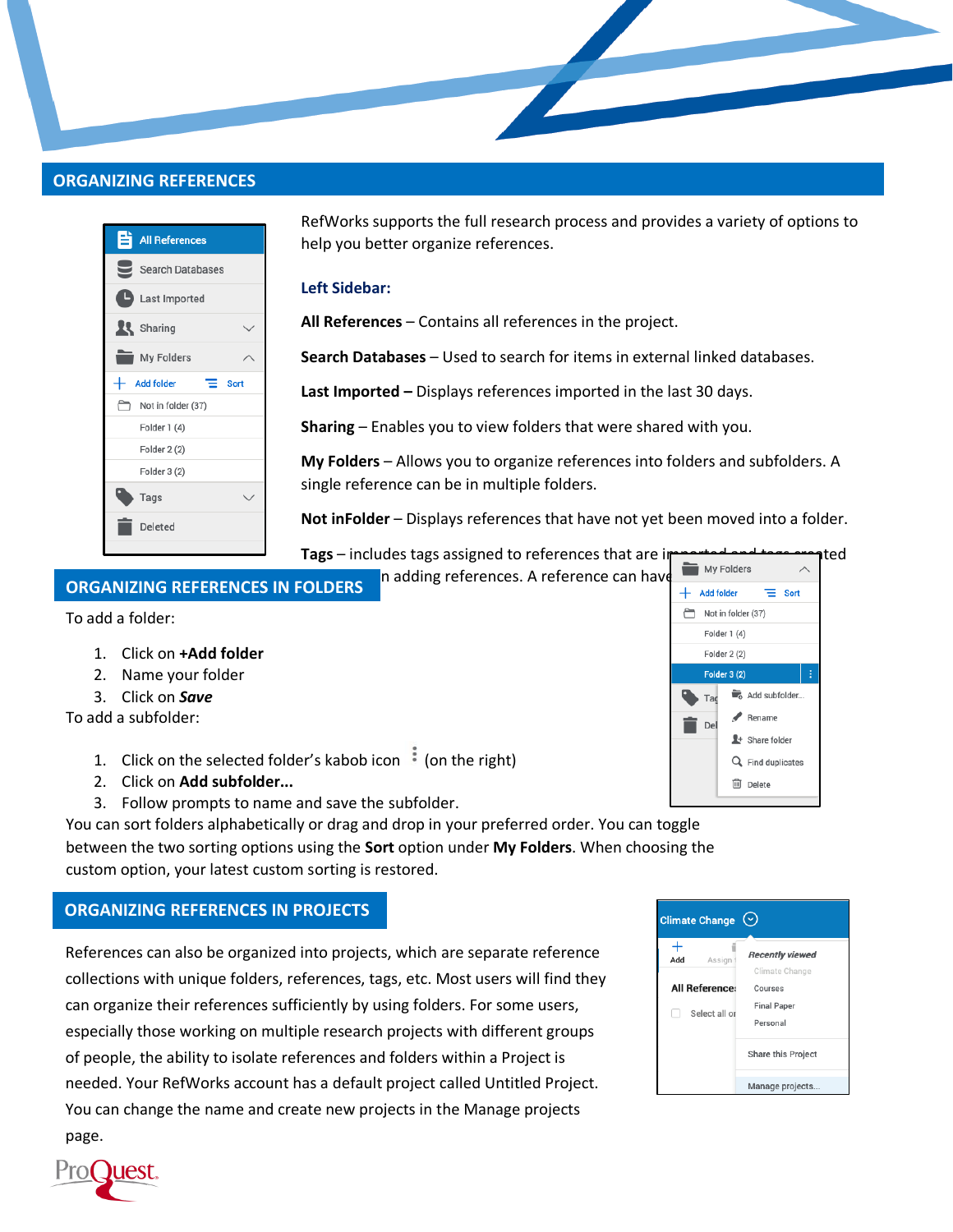**Sort by:** Select how you want to display references: by date, title, author or Ref ID. RefWorks will remember your selected sorting the next time you open RefWorks.

**Number of references per page:** Select how many references you would like to appear on the page (from 25 to 2000 references).

**View type**: Select which view you prefer: Normal View (default), Table View, Full View or Citation View. RefWorks will remember your selected view the next time you open RefWorks.

Using the Customize tab allows users to display Folders and Tags checkboxes when selected. Clearing the checkboxes hides the folders and tags from the list of references. This option is available in Normal View and in Full View.

| Sort by: $Date added \vee$ |  |
|----------------------------|--|
| √ Date added               |  |
| Date accessed              |  |
| Date published             |  |
| Title                      |  |
| Author                     |  |
| Ref ID                     |  |
|                            |  |

|                                                                                                 |  | <b>Display:</b> 50 per page $\vee$ Normal View $\vee$ |
|-------------------------------------------------------------------------------------------------|--|-------------------------------------------------------|
| Normal View                                                                                     |  |                                                       |
| <b>Table View</b>                                                                               |  |                                                       |
| <b>Full View</b>                                                                                |  |                                                       |
| <b>Citation View</b><br>APA 5th - American Psychological Association, 5th Edition- Todd's House |  |                                                       |

|  | <b>Display:</b> 50 per page $\vee$ Normal View $\vee$ Customize |  |
|--|-----------------------------------------------------------------|--|
|  | Show:                                                           |  |
|  | <b>V</b> Folders                                                |  |
|  | $\blacksquare$ Tags                                             |  |
|  |                                                                 |  |

Use the Advanced Search capability to find information in specific folders or reference metadata fields.

Access the **Advanced Search** by clicking on the **Search** icon in the Main Navigation.

| Add | Assian to Folder | Share | <b>Create Bibliography</b> | Delete | Add lags | Tools |  |
|-----|------------------|-------|----------------------------|--------|----------|-------|--|

Click on **Advanced** and an options panel will open.



Advanced searches can be created by selecting a variety of fields (including custom fields), search terms and Boolean operators.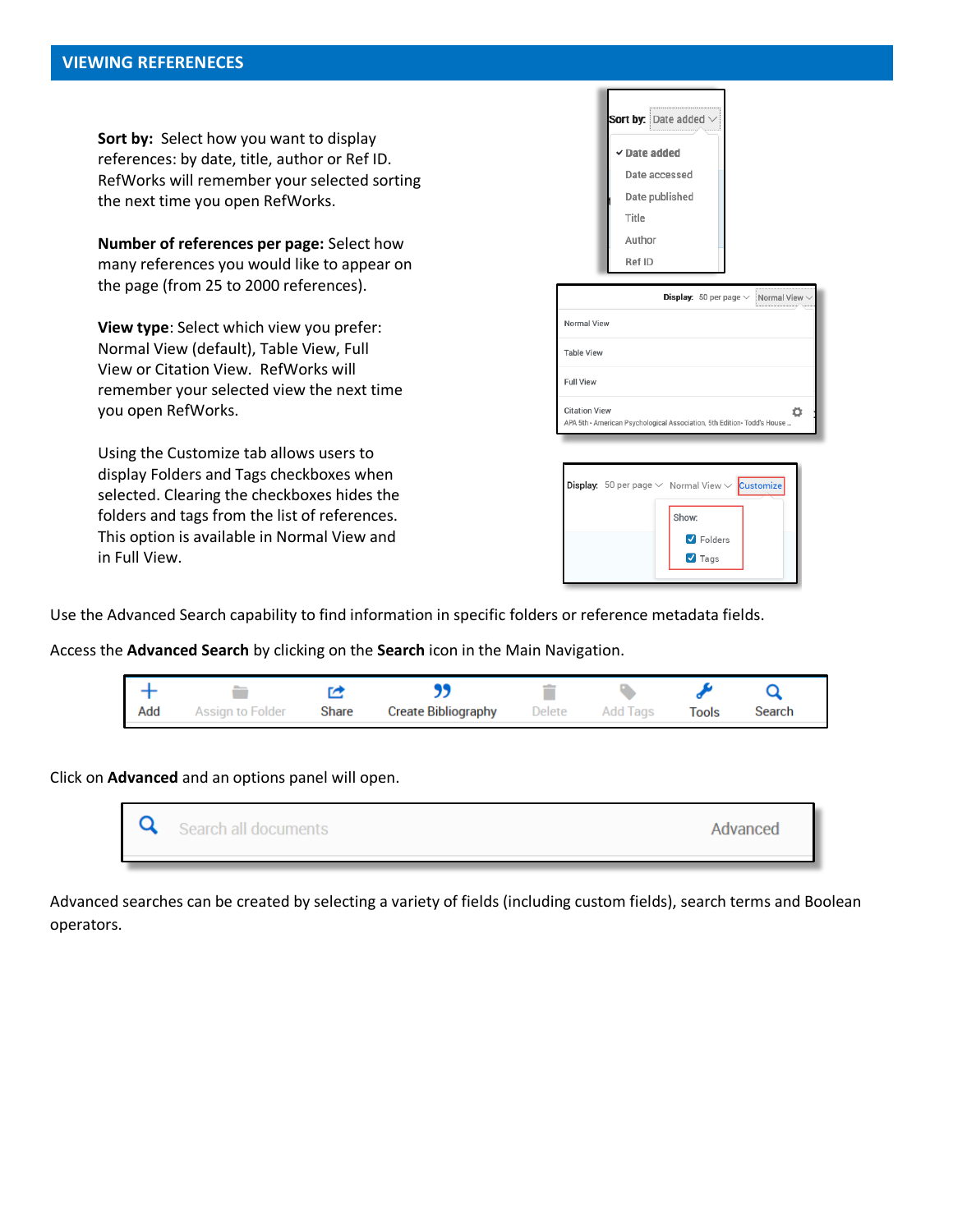

# **SHARING & COLLABORATING**

RefWorks sharing capabilities allow you to share folders and projects with others within or outside your institution. In addition to individual sharing, users can share folders with all users at their institution.

## **FOLDER SHARING**

Select the folder you choose to share in your **My Folders** tab.

- 1. Click on the <sup>i</sup> icon and select **Share Folder** or click on the **Share** icon in the Main Navigation.
- 2. In the Sharing Settings screen use the dropdown options to configure:
	- o Settings for: Which references to share
	- o Public URL: Create a URL to provide access to people who do not have a RefWorks account. They will be able to view, sort, export references and create a bibliography.
	- o Shared with: Type the email addresses, designate if the recipients can read, annotate or modify and optionally add a message.

| <b>v</b> Settings for:      | Folder 1 (4)                                                                             |                         |
|-----------------------------|------------------------------------------------------------------------------------------|-------------------------|
|                             | Only invited people may access.<br>Anyone within your organization may join this folder. |                         |
| * Public URL:               |                                                                                          |                         |
|                             |                                                                                          |                         |
|                             | Anyone with the url will be able to see the contents of this folder                      |                         |
| <b>Create Public URL</b>    |                                                                                          |                         |
|                             |                                                                                          |                         |
| > Shared with:              | No one (Invite people below)                                                             |                         |
| Invite more people to share |                                                                                          |                         |
|                             | Enter email addresses, separated by commas or semicolons<br>Can read                     | $\overline{\mathbf{v}}$ |
|                             |                                                                                          |                         |

3. Click on *Done*.

### **PROJECT SHARING**

You can share a project with other RefWorks users.

- Doing so makes them a project owner and gives them full permissions within the project, including adding, deleting, and modifying folders and references.
- Any project owner can delete the project, as long as it is not the current project of any owner.

Select "Share this Project" from the Project dropdown menu or from a project's "Actions" button on the My Projects page (Project Menu > Manage Projects):

The Project Sharing Settings page appears, allowing to invite users to the project, and displaying users with whom the project was already shared.

| g+ recipient1@university.edu<br>g+ recipient2@university.edu<br>Please note: Projects can only be shared with users who have a (non-legacy) RefWorks<br>subscription. | <b>C3</b> Remove<br><b>63 Remove</b><br>Invite others |
|-----------------------------------------------------------------------------------------------------------------------------------------------------------------------|-------------------------------------------------------|
|                                                                                                                                                                       |                                                       |
|                                                                                                                                                                       |                                                       |
|                                                                                                                                                                       |                                                       |
| Enter email addresses, separated by commas or semicolons                                                                                                              |                                                       |
|                                                                                                                                                                       | (All owners can modify references and folders)        |